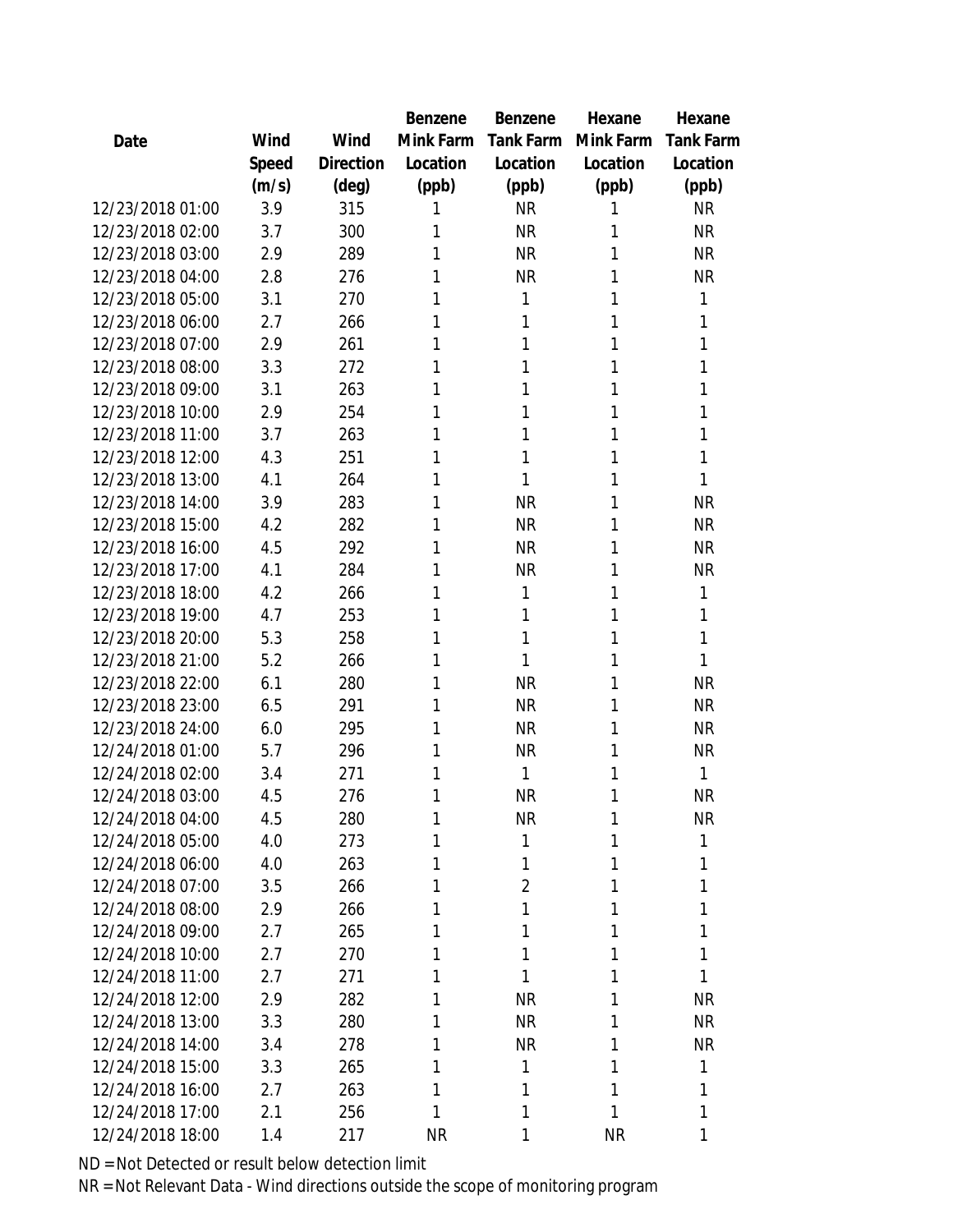|                  |       |                | Benzene   | Benzene        | Hexane    | Hexane           |
|------------------|-------|----------------|-----------|----------------|-----------|------------------|
| Date             | Wind  | Wind           | Mink Farm | Tank Farm      | Mink Farm | <b>Tank Farm</b> |
|                  | Speed | Direction      | Location  | Location       | Location  | Location         |
|                  | (m/s) | $(\text{deg})$ | (ppb)     | (ppb)          | (ppb)     | (ppb)            |
| 12/24/2018 19:00 | 0.8   | 187            | <b>NR</b> | 1              | <b>NR</b> | 1                |
| 12/24/2018 20:00 | 1.5   | 119            | <b>NR</b> | <b>NR</b>      | <b>NR</b> | <b>NR</b>        |
| 12/24/2018 21:00 | 2.2   | 128            | <b>NR</b> | <b>NR</b>      | <b>NR</b> | <b>NR</b>        |
| 12/24/2018 22:00 | 2.1   | 114            | <b>NR</b> | <b>NR</b>      | <b>NR</b> | <b>NR</b>        |
| 12/24/2018 23:00 | 2.6   | 128            | <b>NR</b> | <b>NR</b>      | <b>NR</b> | <b>NR</b>        |
| 12/24/2018 24:00 | 2.8   | 112            | <b>NR</b> | <b>NR</b>      | <b>NR</b> | <b>NR</b>        |
| 12/25/2018 01:00 | 2.9   | 118            | <b>NR</b> | <b>NR</b>      | <b>NR</b> | <b>NR</b>        |
| 12/25/2018 02:00 | 2.5   | 108            | <b>NR</b> | <b>NR</b>      | <b>NR</b> | <b>NR</b>        |
| 12/25/2018 03:00 | 2.2   | 100            | <b>NR</b> | <b>NR</b>      | <b>NR</b> | <b>NR</b>        |
| 12/25/2018 04:00 | 2.6   | 111            | <b>NR</b> | <b>NR</b>      | <b>NR</b> | <b>NR</b>        |
| 12/25/2018 05:00 | 2.2   | 115            | <b>NR</b> | <b>NR</b>      | <b>NR</b> | <b>NR</b>        |
| 12/25/2018 06:00 | 2.7   | 119            | <b>NR</b> | <b>NR</b>      | <b>NR</b> | <b>NR</b>        |
| 12/25/2018 07:00 | 3.0   | 138            | <b>NR</b> | <b>NR</b>      | <b>NR</b> | <b>NR</b>        |
| 12/25/2018 08:00 | 3.5   | 152            | <b>NR</b> | <b>NR</b>      | <b>NR</b> | <b>NR</b>        |
| 12/25/2018 09:00 | 4.4   | 169            | <b>NR</b> | <b>NR</b>      | <b>NR</b> | <b>NR</b>        |
| 12/25/2018 10:00 | 4.4   | 170            | <b>NR</b> | 1              | <b>NR</b> | 1                |
| 12/25/2018 11:00 | 3.3   | 171            | <b>NR</b> | 1              | <b>NR</b> | 1                |
| 12/25/2018 12:00 | 2.8   | 198            | <b>NR</b> | 1              | <b>NR</b> | 1                |
| 12/25/2018 13:00 | 2.4   | 245            | 1         | 1              | 1         | 1                |
| 12/25/2018 14:00 | 2.9   | 272            | 1         | 1              | 1         | 1                |
| 12/25/2018 15:00 | 2.9   | 288            | 1         | <b>NR</b>      | 1         | <b>NR</b>        |
| 12/25/2018 16:00 | 2.8   | 274            | 1         | 1              | 1         | 1                |
| 12/25/2018 17:00 | 2.4   | 244            | 1         | 1              | 1         | 1                |
| 12/25/2018 18:00 | 2.1   | 231            | 1         | 1              | 1         | 1                |
| 12/25/2018 19:00 | 1.9   | 217            | <b>NR</b> | 1              | <b>NR</b> | 1                |
| 12/25/2018 20:00 | 1.3   | 172            | <b>NR</b> | 1              | <b>NR</b> | 1                |
| 12/25/2018 21:00 | 1.3   | 177            | <b>NR</b> | 1              | <b>NR</b> | 1                |
| 12/25/2018 22:00 | 0.9   | 177            | <b>NR</b> | 1              | <b>NR</b> | 1                |
| 12/25/2018 23:00 | 0.1   | 329            | 1         | <b>NR</b>      | 1         | <b>NR</b>        |
| 12/25/2018 24:00 | 0.2   | 178            | <b>NR</b> | 1              | <b>NR</b> | 1                |
| 12/26/2018 01:00 | 0.6   | 191            | <b>NR</b> | 1              | <b>NR</b> | 1                |
| 12/26/2018 02:00 | 0.9   | 198            | <b>NR</b> | 1              | <b>NR</b> | 1                |
| 12/26/2018 03:00 | 1.3   | 150            | <b>NR</b> | <b>NR</b>      | <b>NR</b> | <b>NR</b>        |
| 12/26/2018 04:00 | 1.1   | 179            | <b>NR</b> | 1              | <b>NR</b> | 1                |
| 12/26/2018 05:00 | 0.7   | 180            | <b>NR</b> | 1              | <b>NR</b> | 1                |
| 12/26/2018 06:00 | 1.4   | 176            | <b>NR</b> | $\overline{2}$ | <b>NR</b> | 1                |
| 12/26/2018 07:00 | 2.2   | 171            | <b>NR</b> | 1              | <b>NR</b> | 1                |
| 12/26/2018 08:00 | 1.4   | 155            | <b>NR</b> | <b>NR</b>      | <b>NR</b> | <b>NR</b>        |
| 12/26/2018 09:00 | 1.4   | 157            | <b>NR</b> | <b>NR</b>      | <b>NR</b> | <b>NR</b>        |
| 12/26/2018 10:00 | 1.6   | 138            | <b>NR</b> | NR             | <b>NR</b> | NR.              |
| 12/26/2018 11:00 | 2.0   | 164            | <b>NR</b> | NR             | <b>NR</b> | <b>NR</b>        |
| 12/26/2018 12:00 | 2.3   | 171            | <b>NR</b> | 1              | <b>NR</b> | 1                |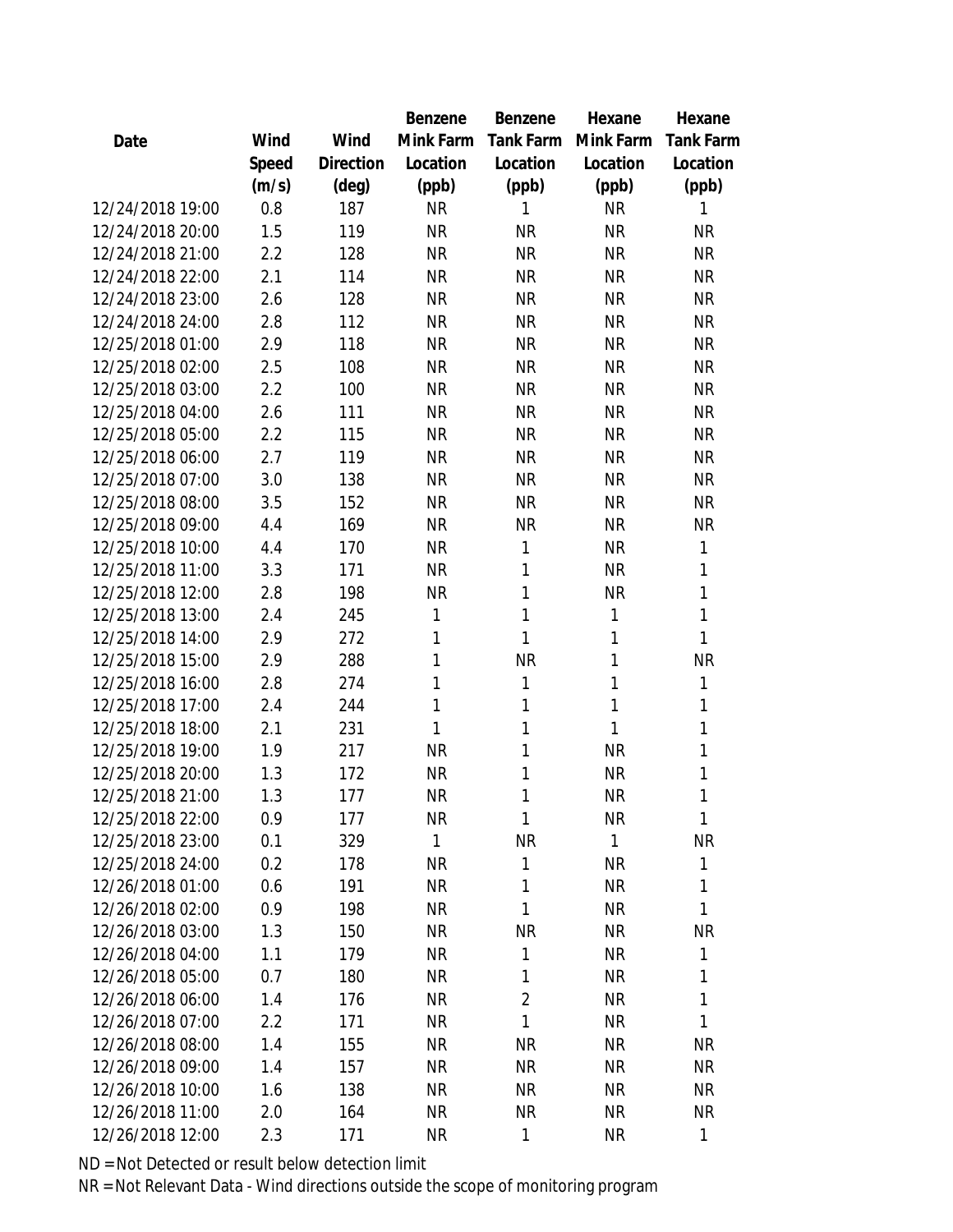|                  |       |                | Benzene   | Benzene          | Hexane    | Hexane           |
|------------------|-------|----------------|-----------|------------------|-----------|------------------|
| Date             | Wind  | Wind           | Mink Farm | <b>Tank Farm</b> | Mink Farm | <b>Tank Farm</b> |
|                  | Speed | Direction      | Location  | Location         | Location  | Location         |
|                  | (m/s) | $(\text{deg})$ | (ppb)     | (ppb)            | (ppb)     | (ppb)            |
| 12/26/2018 13:00 | 2.5   | 156            | <b>NR</b> | <b>NR</b>        | <b>NR</b> | <b>NR</b>        |
| 12/26/2018 14:00 | 3.1   | 148            | <b>NR</b> | <b>NR</b>        | <b>NR</b> | <b>NR</b>        |
| 12/26/2018 15:00 | 3.9   | 124            | <b>NR</b> | <b>NR</b>        | <b>NR</b> | <b>NR</b>        |
| 12/26/2018 16:00 | 3.7   | 118            | <b>NR</b> | <b>NR</b>        | <b>NR</b> | <b>NR</b>        |
| 12/26/2018 17:00 | 3.3   | 125            | <b>NR</b> | <b>NR</b>        | <b>NR</b> | <b>NR</b>        |
| 12/26/2018 18:00 | 2.9   | 99             | <b>NR</b> | <b>NR</b>        | <b>NR</b> | <b>NR</b>        |
| 12/26/2018 19:00 | 3.0   | 101            | <b>NR</b> | <b>NR</b>        | <b>NR</b> | <b>NR</b>        |
| 12/26/2018 20:00 | 3.0   | 97             | <b>NR</b> | <b>NR</b>        | <b>NR</b> | <b>NR</b>        |
| 12/26/2018 21:00 | 4.2   | 104            | <b>NR</b> | <b>NR</b>        | <b>NR</b> | <b>NR</b>        |
| 12/26/2018 22:00 | 4.5   | 116            | <b>NR</b> | <b>NR</b>        | <b>NR</b> | <b>NR</b>        |
| 12/26/2018 23:00 | 4.6   | 116            | <b>NR</b> | <b>NR</b>        | <b>NR</b> | <b>NR</b>        |
| 12/26/2018 24:00 | 5.9   | 121            | <b>NR</b> | <b>NR</b>        | <b>NR</b> | <b>NR</b>        |
| 12/27/2018 01:00 | 6.9   | 117            | <b>NR</b> | <b>NR</b>        | <b>NR</b> | <b>NR</b>        |
| 12/27/2018 02:00 | 6.5   | 122            | <b>NR</b> | <b>NR</b>        | <b>NR</b> | <b>NR</b>        |
| 12/27/2018 03:00 | 5.9   | 125            | <b>NR</b> | <b>NR</b>        | <b>NR</b> | <b>NR</b>        |
| 12/27/2018 04:00 | 6.8   | 118            | <b>NR</b> | <b>NR</b>        | <b>NR</b> | <b>NR</b>        |
| 12/27/2018 05:00 | 6.0   | 115            | <b>NR</b> | <b>NR</b>        | <b>NR</b> | <b>NR</b>        |
| 12/27/2018 06:00 | 6.4   | 114            | <b>NR</b> | <b>NR</b>        | <b>NR</b> | <b>NR</b>        |
| 12/27/2018 07:00 | 6.6   | 118            | <b>NR</b> | <b>NR</b>        | <b>NR</b> | <b>NR</b>        |
| 12/27/2018 08:00 | 6.9   | 126            | <b>NR</b> | <b>NR</b>        | <b>NR</b> | <b>NR</b>        |
| 12/27/2018 09:00 | 6.9   | 131            | <b>NR</b> | <b>NR</b>        | <b>NR</b> | <b>NR</b>        |
| 12/27/2018 10:00 | 7.7   | 132            | <b>NR</b> | <b>NR</b>        | <b>NR</b> | <b>NR</b>        |
| 12/27/2018 11:00 | 8.2   | 137            | <b>NR</b> | <b>NR</b>        | <b>NR</b> | <b>NR</b>        |
| 12/27/2018 12:00 | 8.6   | 137            | <b>NR</b> | <b>NR</b>        | <b>NR</b> | <b>NR</b>        |
| 12/27/2018 13:00 | 8.3   | 138            | <b>NR</b> | <b>NR</b>        | <b>NR</b> | <b>NR</b>        |
| 12/27/2018 14:00 | 8.1   | 153            | <b>NR</b> | <b>NR</b>        | <b>NR</b> | <b>NR</b>        |
| 12/27/2018 15:00 | 7.0   | 169            | <b>NR</b> | <b>NR</b>        | <b>NR</b> | <b>NR</b>        |
| 12/27/2018 16:00 | 4.6   | 181            | <b>NR</b> | 1                | <b>NR</b> | 1                |
| 12/27/2018 17:00 | 5.9   | 175            | <b>NR</b> | 1                | <b>NR</b> | 1                |
| 12/27/2018 18:00 | 6.2   | 171            | <b>NR</b> | 1                | <b>NR</b> | 1                |
| 12/27/2018 19:00 | 4.4   | 179            | <b>NR</b> | 1                | <b>NR</b> | 1                |
| 12/27/2018 20:00 | 4.6   | 176            | <b>NR</b> | 1                | <b>NR</b> | 1                |
| 12/27/2018 21:00 | 5.8   | 179            | <b>NR</b> | 1                | <b>NR</b> | 1                |
| 12/27/2018 22:00 | 6.5   | 181            | <b>NR</b> | 1                | <b>NR</b> | 1                |
| 12/27/2018 23:00 | 6.1   | 185            | <b>NR</b> | 1                | <b>NR</b> | 1                |
| 12/27/2018 24:00 | 6.2   | 188            | <b>NR</b> | 1                | <b>NR</b> | 1                |
| 12/28/2018 01:00 | 6.2   | 196            | <b>NR</b> | 1                | <b>NR</b> | 1                |
| 12/28/2018 02:00 | 6.1   | 195            | <b>NR</b> | 1                | <b>NR</b> | 1                |
| 12/28/2018 03:00 | 6.2   | 200            | <b>NR</b> | 1                | <b>NR</b> | 1                |
| 12/28/2018 04:00 | 7.2   | 232            | 1         | 1                | 1         | 1                |
| 12/28/2018 05:00 | 7.0   | 220            | NR        | 1                | <b>NR</b> | 1                |
| 12/28/2018 06:00 | 8.2   | 239            | 1         | 1                | 1         | 1                |